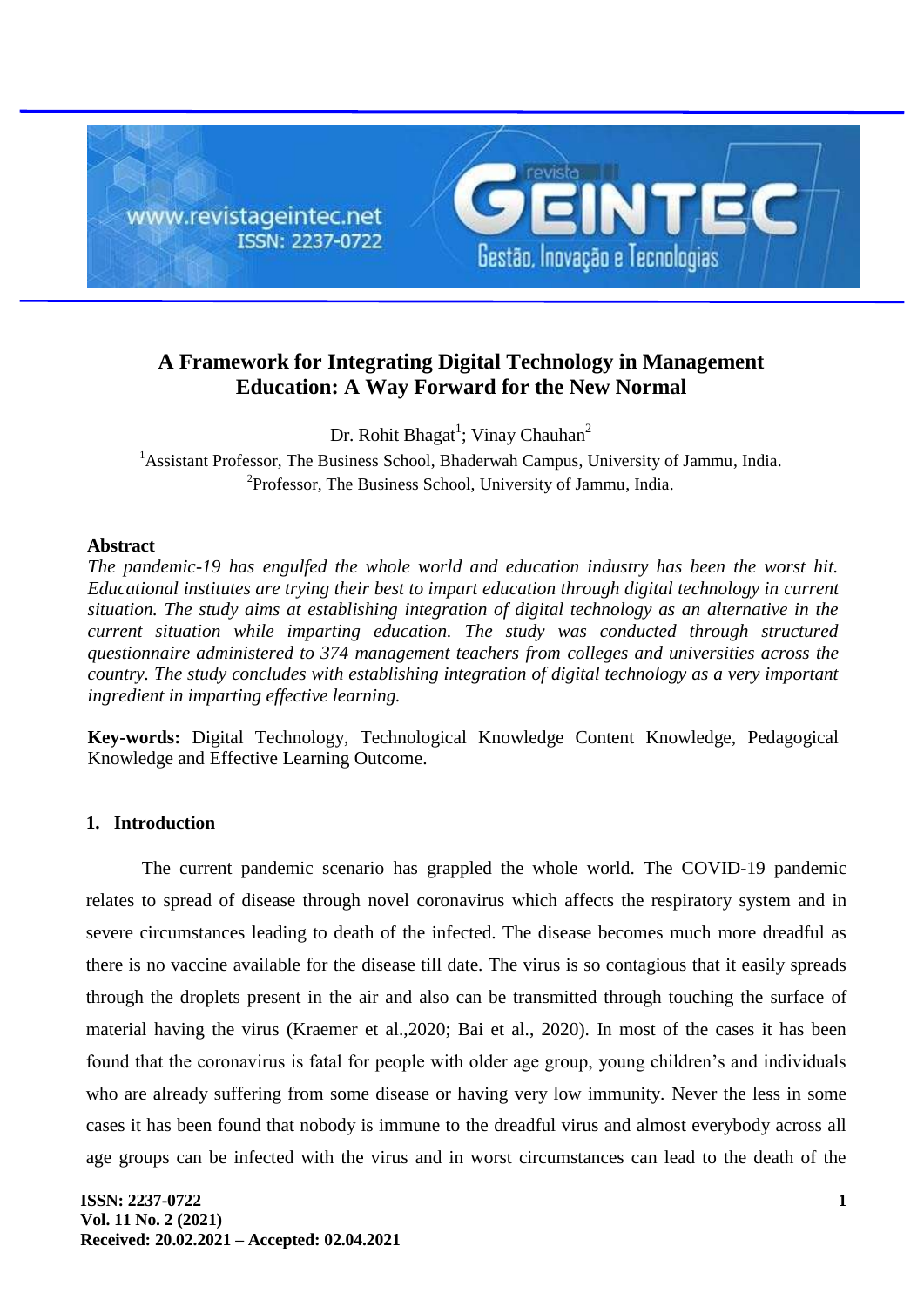patient (Bender, 2020; Meng, Hua, & Bian, 2020). The current prevailing situation has created a lot of lot panic and fear among the people related to their health (Remuzzi  $\&$  Remuzzi, 2020; Anderson et al., 2020). The pandemic has pressed the panic button around the world considering the vulnerability of the disease (Paules et al., 2020). Nobody around the world is immune to the infectious virus and the situation becomes more worrisome as till date no vaccine is available to cure the disease.

The pandemic has created a lot of panic around the world among people regarding the risk related to their health from coronavirus (Wu et al., 2020). According to Guerrieri et al, (2020) the evolution and spread of the pandemic has been so fast that within no time the disease has infected people around most countries of the world. Considering the spread of disease at an alarming rate and no vaccine available, the government of India has imposed a complete lockdown in the country from mid of March 2020. The lockdown imposed by government pertains to stopping of all economic and social activities except the activities dealing with essential services. During the lockdown the government has imposed complete restriction on movement of individuals except for those who are dealing with essential services. The lockdown restriction were also applicable on education sector, which means all educational institution were closed from  $23<sup>rd</sup>$  March 2020 leading the education sector to stop all their activities. The restriction has made all students and teachers to stay at home in order to protect themselves from the deadly virus. The restriction has forced many students pursuing higher education to return to their native places. The steps have been taken by government as preventive measures in order to protect students, scholars and teachers from the fatal virus (Perienen & Al Sultan, 2020).

Education sector is considered as the backbone of every nation and contributes towards growth and development of that nation (Okendu, 2012; Wheeler, 2010; Thomas, 2007). India is an educationally rich country. The education sector in general and management institutes in particular of India are rated very high and considered among the best around the world. The management schools in India have seen an exponential growth from the past few decades. This is the main reason that many students from different countries have taken admission in management educational institutes of India to seek management education (Jagadeesh, 2000). Subbarayudu & Mouli, (2012) have argued that management institutes play a greater role in not only imparting theoretical knowledge but also developing problem solving skill sets pertaining to the global market scenario. The management institutes are considered as the lifeline of any country as they produce skilled managers who contribute in economic development of the country. Considering the restriction, the education sector in general and management institutes in particular are the one which are badly hit. Education sector is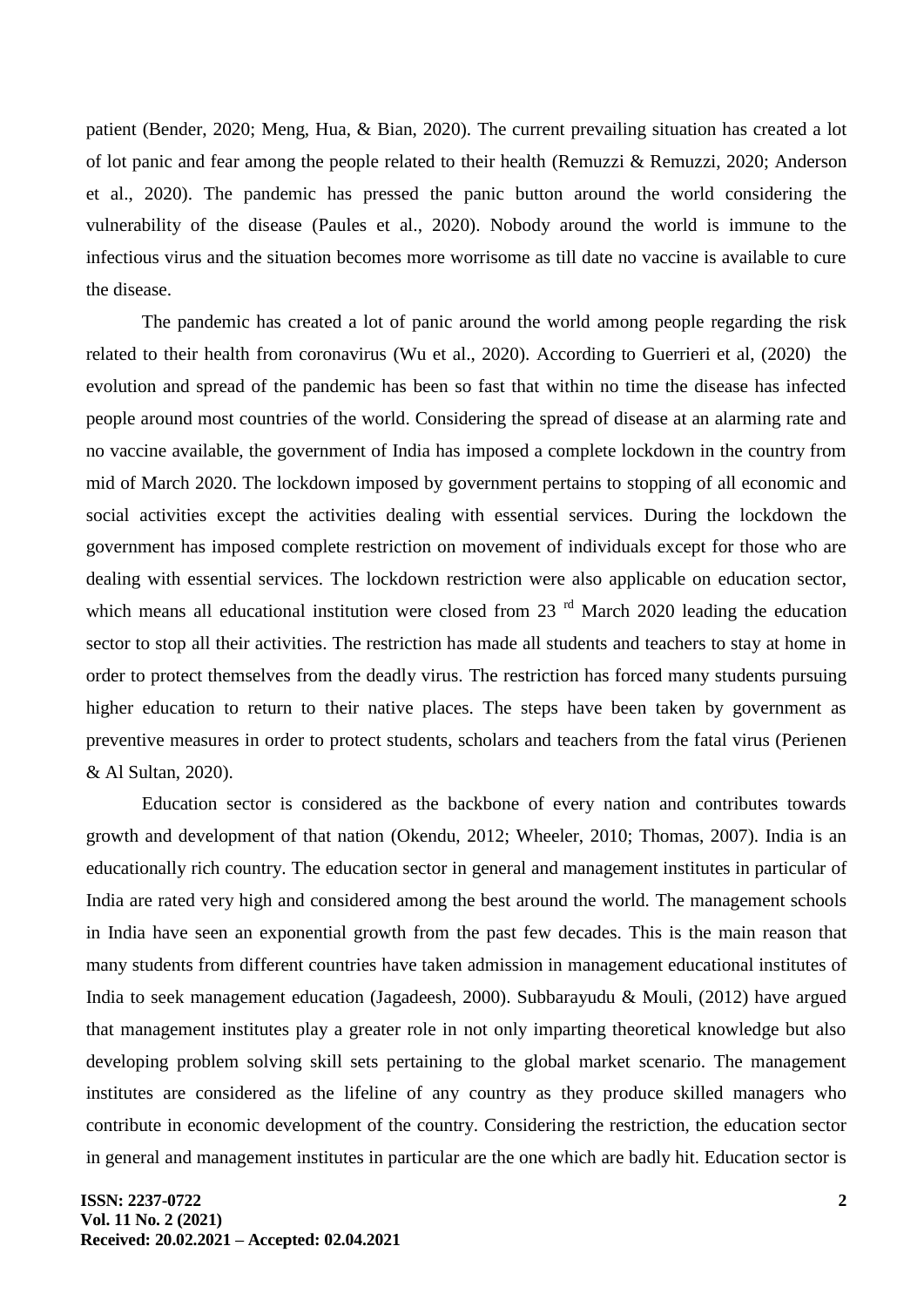worst affected after the lockdown as all education related activities have been stopped due to which students been the most severely affected. Many students were in their last semesters waiting for their semester to end and join their respective jobs. The current pandemic situation has created an environment of fear in which most severely affected ones are the students. The pandemic has brought the students under lot of stress which has gripped them with fear of their uncertain future. The vulnerability of the disease with no vaccine available has further left future of many students in gloom.

The use of digital mode of modus operandi followed by teaching institutions has not only made teaching possible in these difficult times but also has relieved a majority of students from the stress regarding fear related to completion of studies and their future (Sintema, 2020). The rise of digital tools in learning has made many to believe that education is going to take a new turn in the coming decades. With every passing day the situation is becoming worse and the spread of virus in increasing at a very alarming rate. The government and policy makers with help of teachers have urged students to adopt and learn digital tools for learning (Xia, 2020). Further all students have been informed that teaching as well as research would be conducted by online mode. This was done in order to ensure that students stay safe at home and in the meantime also do not miss out on their studies and learn while staying at home. The use of digital tools in learning have been used and proposed from many decades to enhance effective teaching learning interface (Usak et al., 2020). The current pandemic situation has superimposed the thought and made the present generation to believe and consider it as an alternative to continue teaching learning process in the present pandemic situation. Today in the current situation when whole world is fighting with coronavirus and trying to survive the pandemic, education is the one which holds key in defeating the deadly virus and gives a ray of hope to all (Bao, 2019). Digital platform in education is playing a key role and turning out to be the one which helps in creating an atmosphere of positive learning, and innovativeness. Learning through digital platform has made teaching learning process to be more effective in the current pandemic situation which is helping the nation stay on track and keep on moving ahead on the path of development.

## **1.1 Theoretical Framework**

Digital learning has been into practice from the past so many decades. The use of digital technology in education has been very useful for imparting knowledge. Many studies have firmly supported the view regarding use of technology to make teaching- learning process more effective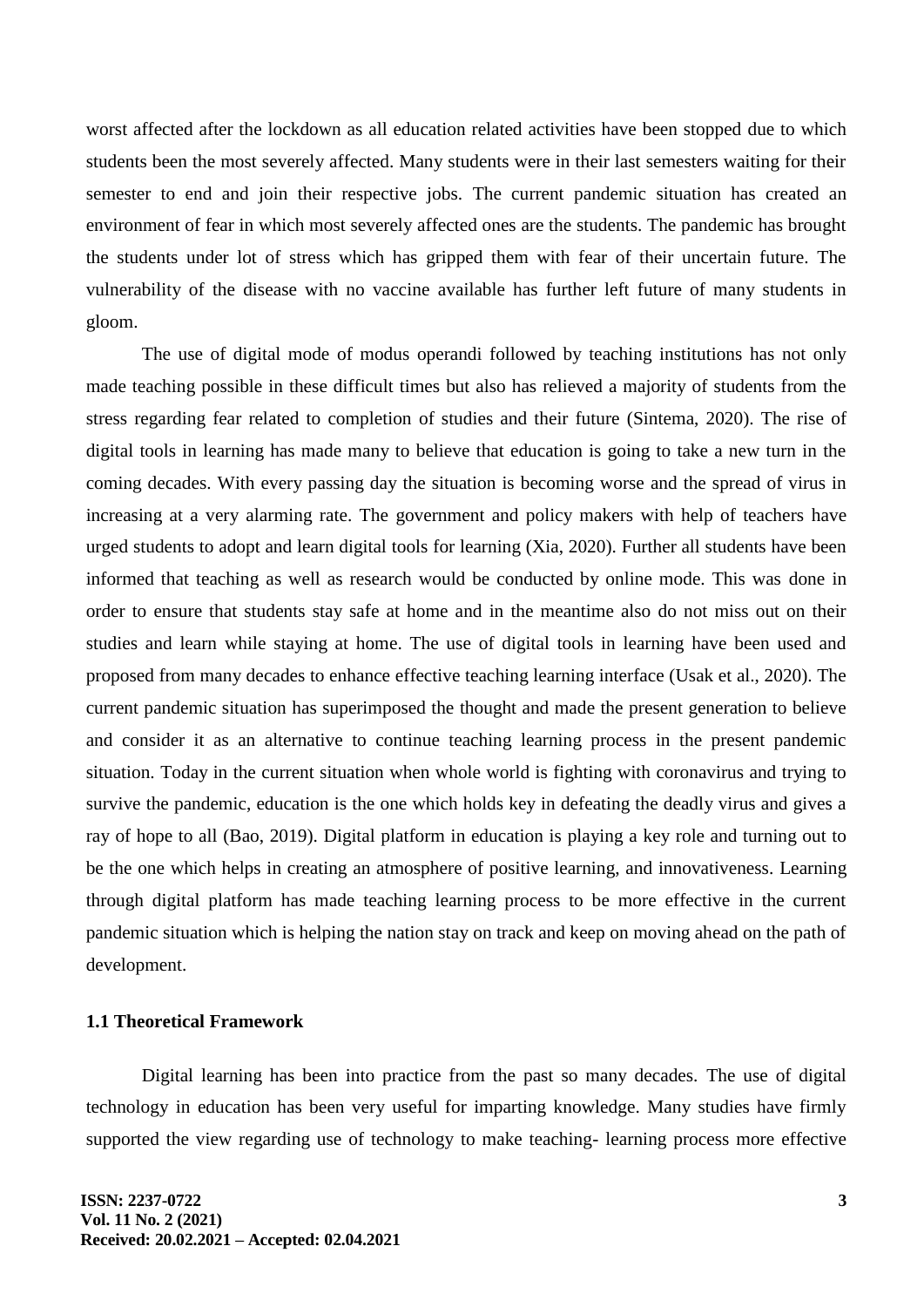(Gueudet et al., 2012; Ruthven et al., 2009). The  $21<sup>st</sup>$  century is considered as the age of technology and no sector can grow without the use of new innovative tools in its field. Education sector is the one which is among the first few sectors to recognize the importance of technological tools and started implementing them while imparting learning. The references of digital learning in education can be noticed from increase in usage of online learning in educational sector (Pierce&Ball, 2009).

The use of digital learning in management is on a rise around the globe and every single management institute is practically implementing these tools to make the learning process more effective. Many educationalists have stresses upon the importance of online mechanism of teaching and suggested to inculcate these tools in their daily teaching mechanism (Trouche, 2004; Reed et al., 2010). The Business schools of India which includes IIMs are ranked among the top business schools of the world. UGC and AICTE have recommended use of digital tools in management learning to enhance effectiveness and management institutes have been following this practice. The Indian management institutes have been using digital tools to impart education from a very long time. The main objective of management education is to impart business knowledge and inculcated leadership skills to meet the needs of current market in global scenario. To keep a pace with growth taking place around the globe technology holds the key. This has made all management institutes to have integration of digital tools while imparting teaching (Arthur et al., 2012). According to Gill  $\&$ Lashine (2003) management institutes are known for using innovative digital tools in their teaching – learning process to enhance effectiveness in delivery.

Integration of digital tools in leaning pose opportunity for the teacher in which the teacher needs to exploit the opportunity of digital learning mechanism and make teaching more effective and interactive. Many researchers (Borba & Llinares, 2012; Doorman et al., 2012) have argued that the skilled teachers who are adopting digital tools in their daily learning mechanism feel much more satisfied with usage of tools. The teachers also feel that the digital tools had made teaching learning process much easier and effective and they are also of the view that by usage of digital technology the students have also generated interest in the teaching learning process. According to Reed et al (2010) the use of digital technology have made the teaching learning process much more interactive and students also pay keen attention while imbibing knowledge through use of new innovative technological tools.

Many previous studies have suggested that effective learning can be enhanced by using technological knowledge, pedagogical knowledge and content knowledge in an integrated manner (Adler, 2000; Cox & Graham, 2009). In a study by Mishra & Koehler (2006) it has been studied that the components of TPACK model help in enhancing the effectiveness of learning when used in an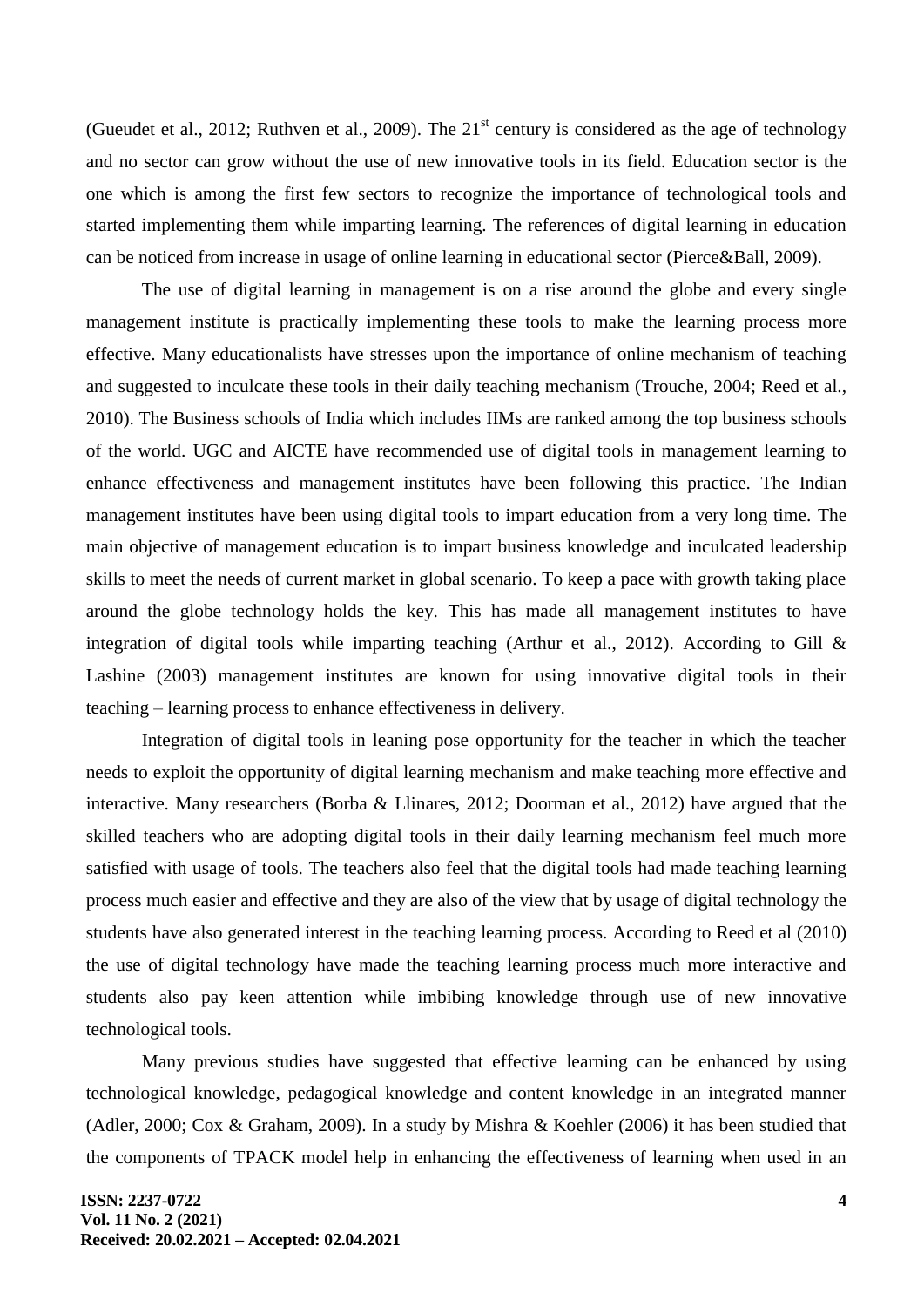integrated manner. The components of TPACK model include technological knowledge, pedagogical knowledge and content knowledge. According to Voogt et al., (2013) the deep knowledge of the subject along with its practical implication superimposed with technical know-how related to the topic enhances the effectiveness of delivery of topic and is better understood by the students. Researchers have further supported the view of usage of digital technology to make the learning process more effective and satisfying (Ruthven et al., 2009). In the  $21<sup>st</sup>$  century the usage of digital tools are considered most essential and important while imparting effective learning outcome. The digital learning platforms are the current need of the new generation in order to stay with the pace of the growth around the globe. The growth in education sector is also linked with the innovative use of digital technology in teaching- learning interface.

Considering the current pandemic situation and also safeguarding the interest of the students the education sector has come up with new innovative tools in which the educationalists have resorted to online mode of imparting education (Lee & Tsai, 2010). The use of digital resources in teaching has been the new high which is the need of the current pandemic situation (Iwai, 2020). The digital resources were in usage by teachers and students from quite a long time but the current situation has enhanced its importance and also encouraged to use them more often and in more innovative way. Innovative teaching through digital resources has been found to be more effective in the present scenario.

In the prevailing current pandemic situation in order to prevent the spread of coronavirus all education related activities have been closed and advised to operate the mechanism of work from home (Baker et al., 2020; Gossling et al., 2020). The usage of digital tools like online classrooms, online mode for delivering lectures and interactions, digital mode of assessment and grading of students etc.. becomes much more important in the current pandemic context. The digital mode of learning or online learning has becomes the only hope in imparting education in the prevailing situation. The government of India has also advised to close all educational institutes and issued SOP's regarding imparting education through online mode. The current pandemic situation enhances the role of digital tools in learning and makes it much more important to gain knowledge of these tools so that process of learning does not stop. The use of digital tools during the current pandemic-19 situation has revolutionised the education sector and the reforms had made the policy makers to understand that collaborative usage of technological tools can enhance the effectiveness in teaching. The digital learning mode has become the lifeline in these difficult times in imparting education to each and every student. The current research study tries to develop a relationship among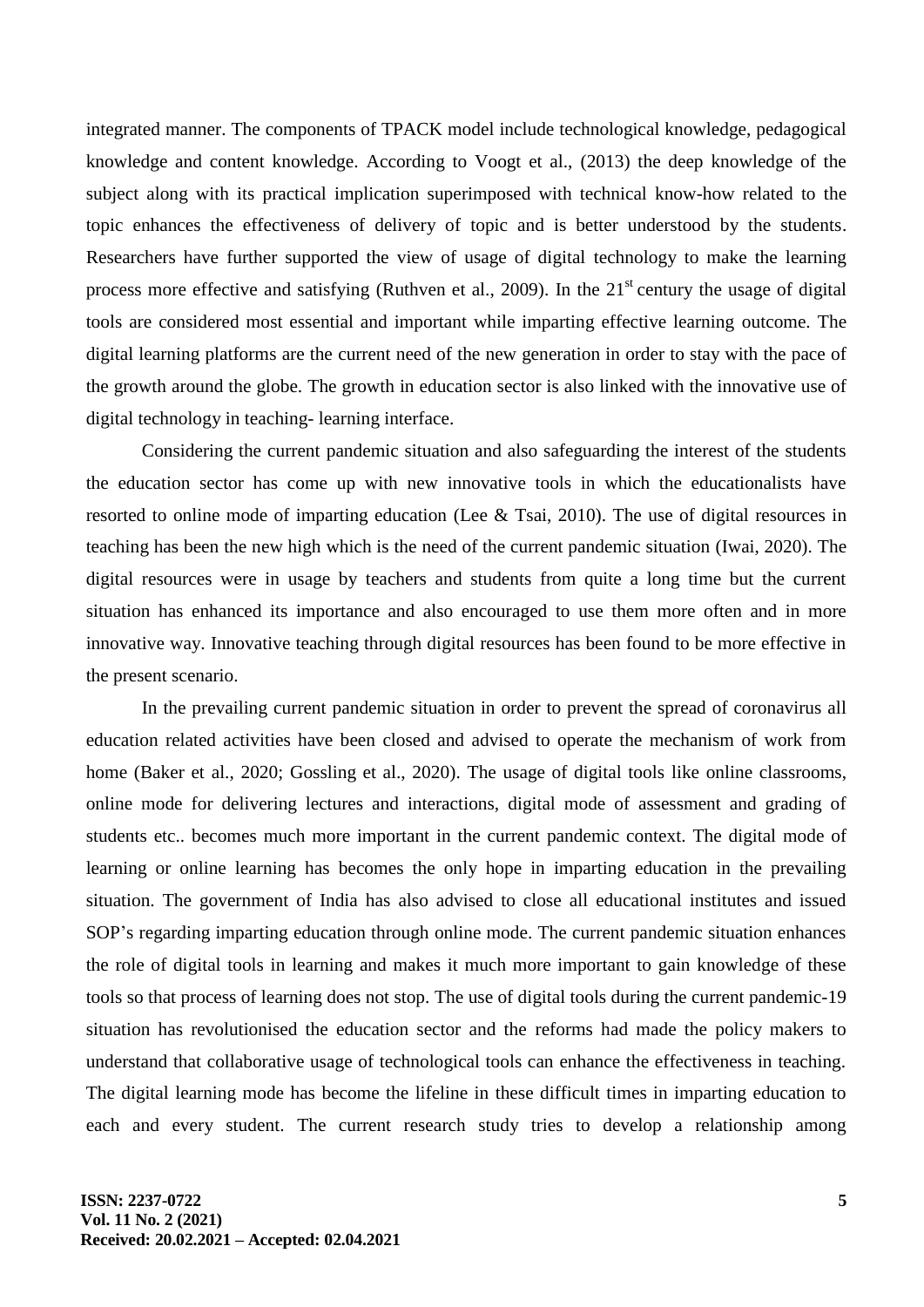technological knowledge, content knowledge and pedagogical knowledge and how these variables through integration of digital technology enhance effectiveness in learning.

#### **1.2 Proposed Model and Hypotheses**

The study tries to nullify the research gaps of earlier researches and formulate a relationship between variables in enhancing effective learning outcome through integration of digital technology. According to Shulman (1986) it has been predicted that content knowledge along with pedagogical knowledge enhances the effectiveness of teaching. He further stated that content knowledge with practical implication of the subject makes teaching more effective. In many studies (Even & Ball, 2009; Sahin, 2011; Koh et al., 2010), the authors have stressed upon the need of use of technological skills to enhance teaching-learning relationship. The TPACK model further defines that effective learning can be delivered through amalgamation of technological knowledge, pedagogical knowledge and content knowledge (Celik et al., 2014). Voogt et al. (2013) have further stated that use of innovative tools of learning engages the students in more efficient manner and students are more satisfied after the teaching-learning process. Pierce & Ball (2009) have also stated that teachers own skill and knowledge through digital platform makes students much more contented and satisfied. In another study by Gueudet & Trouche (2009) it has been stated that use of technological tools enhances the interaction among students, reduces the time constrain and makes the learning much simpler, easier and appropriate. Cox & Graham (2009) in their study have stressed on use of software's and other technological tools related to the subject to enhance the attractiveness towards the subject. They have further stated that use of technological tools further enhance acceptance of teacher among students and students are also more interactive and confident while using these tools. The study taking a leap from the previous researches tries to establish a relationship among technological knowledge, content knowledge, pedagogical knowledge through integration of digital technology. The study after establishing relationship between all the variables states that effectiveness in learning outcome can be enhanced if all the variables are used in integration through digital mode of interface. The study further states in current COVID-19 pandemic digital interface become much more important and essential while delivering effective learning. Based on research objectives following hypotheses have been formulated.

**H1:** Technological Knowledge, Content Knowledge and Pedagogical Knowledge Significantly effects Digital Technology Integration.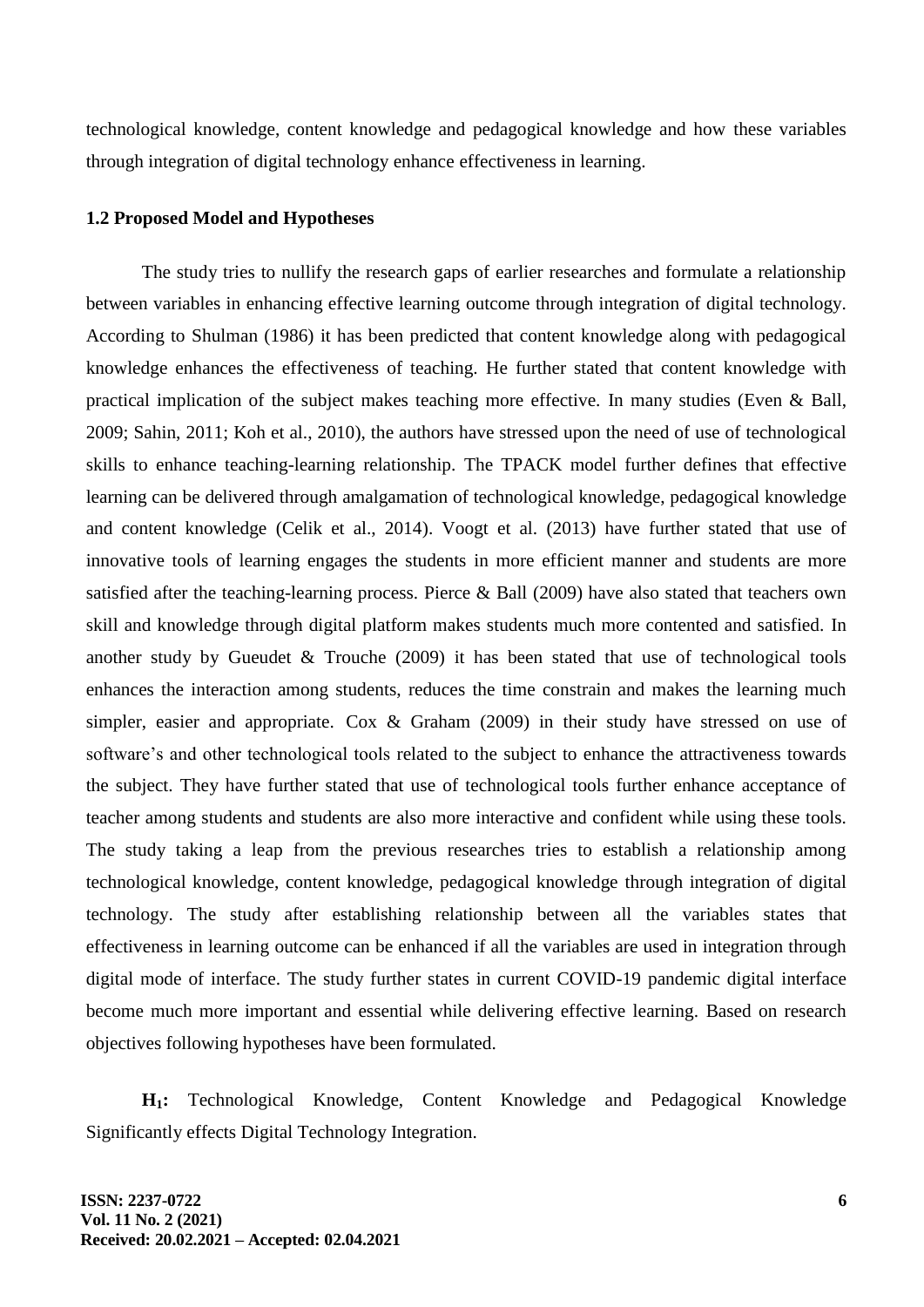**H2:** Digital Technology Integration has positive effect on Effective Learning Outcome.

The study finally proposes a model to enhance effective learning outcome based on linkage between the constructs (Figure 1).





#### **2. Methodology**

The data for the study has been collected through circulation of web based questionnaire among management teachers of colleges and universities from different regions of India. In the current pandemic situation convenient sampling technique has been found most appropriate and used for collecting the data for the study. 374 questionnaires from the respondents have been found valid as no physical interaction was possible with respondents in the current prevailing conditions. The study comprised of using a structured questionnaire developed to study the framework of digital technology integration in imparting effective learning outcome.

The questionnaire was divided into two sections: section A comprised of demographic profile of respondents in which it was found that 69.79% population belonged to male category and 30.21% to female category. Further it was studies that out of the total respondents 72.46% were post graduates and rest 27.54 % were PhD's. Section B of the questionnaire dealt with study of constructs which are Technological knowledge, Content Knowledge, Pedagogical Knowledge, Digital Technology Integration and Effective Learning Outcome. The scales used for the study were adapted from Archambault et al., (2010), Koehler & Mishra (2008), Graham et al., (2012), Schmidt et al.,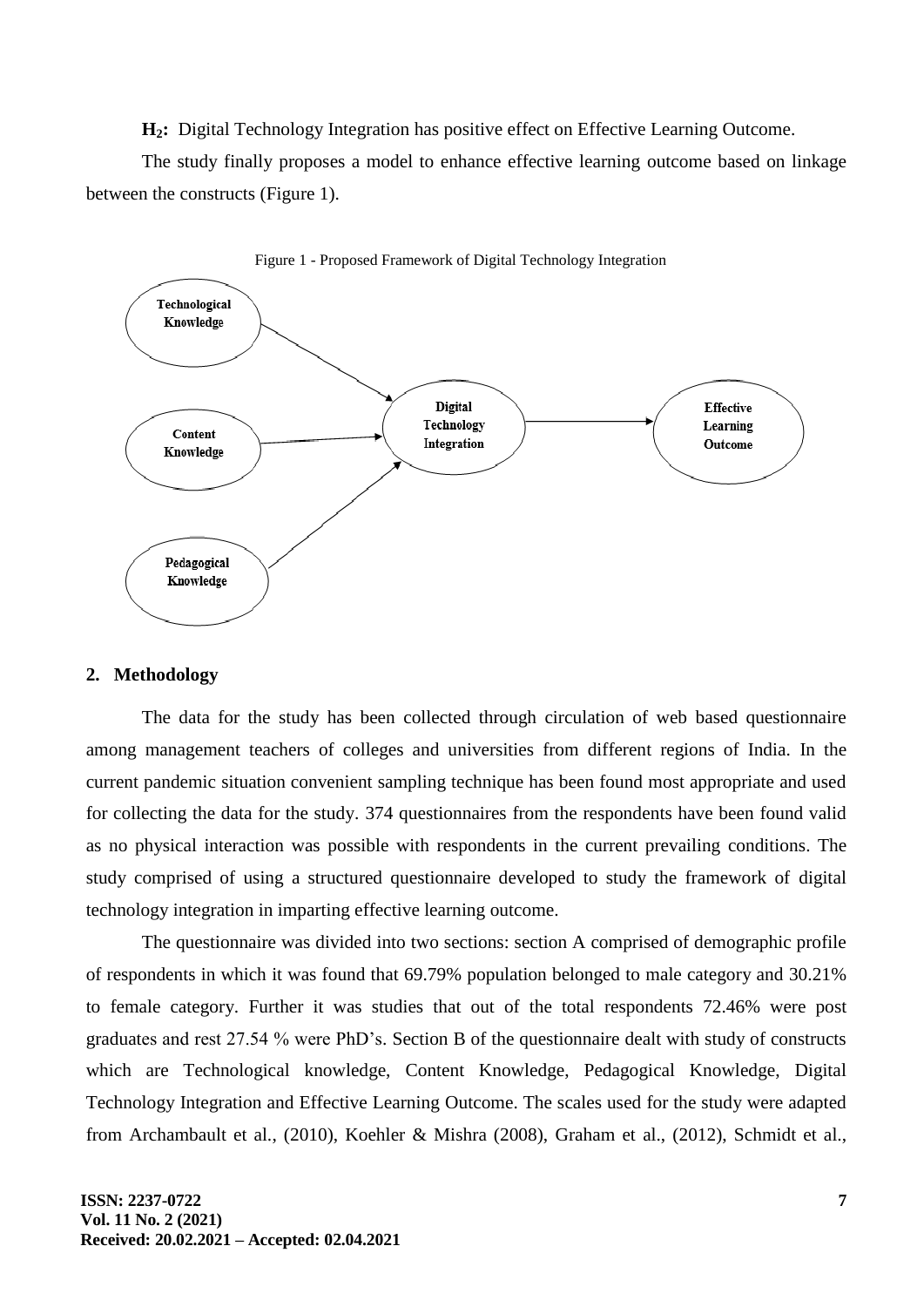(2009), Lin et al., (2013), Angeli & Valanides (2009), Xu et al., (2013), Graham et al., (2009), Hong & Stonier (2015), Koehler et al., (2007) and Chai et al., (2010) with certain changes that suited the current research. All the items were studied using five- point likert scale as the measurement tool. The tool used for administering data was SPSS software.

#### **3. Data Analysis and Results**

The data collected through structured questionnaire for the study was first administered to cronbach alpha test to see reliability of scales used in the research. The results from cronbach alpha test calculated were .739 for Technological Knowledge, .704 for Content Knowledge, .697 for Pedagogical Knowledge, .793 for Digital Technology Integration and .807 for Effective Learning Outcome. The results calculated predict the data used in the research to be reliable and valid.

#### **3.1. Factor Analysis**

The study was further administered to EFA to reduce the data into different factors. On applying EFA to data the KMO value comes out is .821. The high KMO value shows that the data is appropriate for applying factor analysis. The results of EFA show that the data can be categorized into five factors which are Technological Knowledge, Content Knowledge, Pedagogical Knowledge, Digital Technology Integration and Effective Learning Outcome. The results of EFA also show that the factors extracted from EFA leads to explaining 72.37% of variance. After applying EFA the next step is to confirm the factors obtained which is done by applying CFA. The results show that all the factors obtained have been found valid for formulation of the model as shown in table 1.

| <b>Constructs</b> | <b>Retained Items</b>                                                                                       |      |     |  |  |
|-------------------|-------------------------------------------------------------------------------------------------------------|------|-----|--|--|
| Technological     | TK1: The technologies I use enhance teaching learning process.                                              |      |     |  |  |
| Knowledge         | TK2: I use technology in teaching and enriching student's technical knowledge.                              |      |     |  |  |
|                   | TK3: I use updated technology while teaching.                                                               | .678 | *** |  |  |
| Content           | CK1: I am concerned that student should get deep understanding of the topic.                                | .759 | *** |  |  |
| Knowledge         | CK 2: I try to gather as much as information regarding the topic before delivering it.                      |      |     |  |  |
|                   | CK3: I also use digital sources to gather content knowledge regarding the subject to be taught.             | .701 | *** |  |  |
| Pedagogical       | PK1: I prefer involvement of students to make them understand the implication of the subject.               | .788 | *** |  |  |
| Knowledge         | PK2: I utilize my skills to make teaching more interactive and interesting.                                 | .743 | *** |  |  |
| Digital           | DTI1: Digital tools enhance effectiveness of learning.                                                      | .699 | *** |  |  |
| Technology        | DTI 2: I mostly use digital tools while teaching students.                                                  | .778 | *** |  |  |
| Integration       | DTI3: Digital tools have made teaching learning process much easier and simpler.                            | .781 | *** |  |  |
| Effective         | EL1: Digital tools are only mode of teaching in current and future prospects.                               | .748 | *** |  |  |
| Learning          | EL2: Digital mode of teaching has made learning process and grading of students much easier and efficient.  | .814 | *** |  |  |
| Outcome           | EL3: New innovations in digital learning have made learning more students friendly and effective in current |      |     |  |  |
|                   | pandemic scenario.                                                                                          |      |     |  |  |

Table 1 - Confirmatory Factor Analysis & Construct Measures

*FL= Factor Loading; SRW= Standardized Regression Weight*

*\*\*\* mean significance < .05*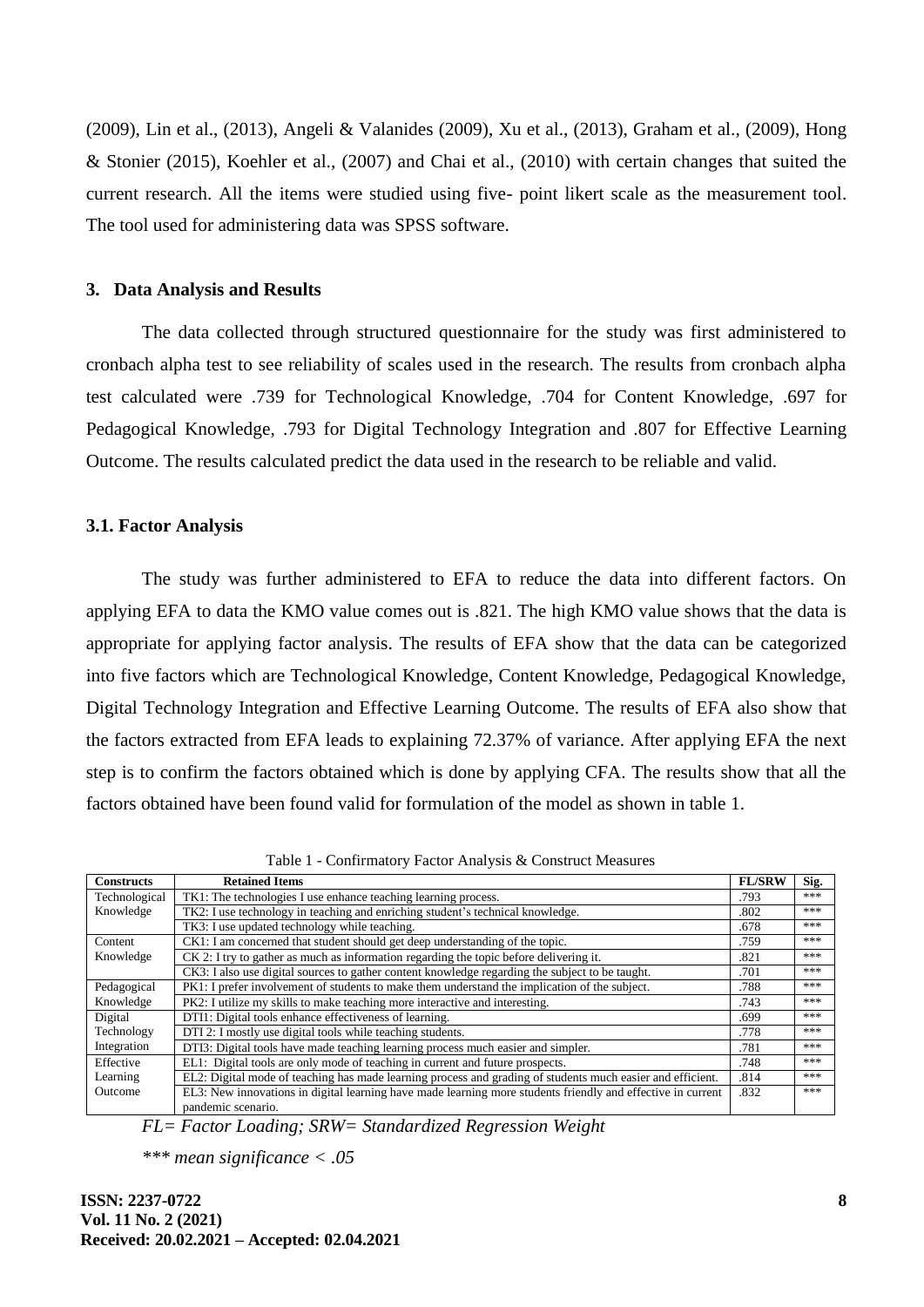## **3.2. Correlation Matrix**

The correlation between different constructs of the study has been studied through correlation matrix. The correlations between variables have been found to have a significant and positive correlation between factors extracted as shown in Table 2.

| <b>Constructs</b>         | <b>Technological</b> | <b>Content</b> | Pedagogical | <b>Digital</b>     | <b>Effective</b> |
|---------------------------|----------------------|----------------|-------------|--------------------|------------------|
|                           | Knowledge            | Knowledge      | Knowledge   | <b>Technology</b>  | <b>Learning</b>  |
|                           |                      |                |             | <b>Integration</b> | <b>Outcome</b>   |
| Technological             | 1                    |                |             |                    |                  |
| Knowledge                 |                      |                |             |                    |                  |
| Content Knowledge         | .575                 | $\mathbf{1}$   |             |                    |                  |
| Pedagogical Knowledge     | .482                 | .407           | 1           |                    |                  |
| Digital Technology        | .681                 | .611           | .558        | $\mathbf{1}$       |                  |
| Integration               |                      |                |             |                    |                  |
| <b>Effective Learning</b> | .593                 | .413           | .497        | .718               | $\mathbf{1}$     |
| Outcome                   |                      |                |             |                    |                  |

Table 2 - Correlation Matrix

## **3.3. Impact Assessment Analysis**

To study the impact assessment between the variables the factors were administered through regression analysis. Firstly the cause and effect relationship was analysed between Technological knowledge, Content Knowledge, Pedagogical Knowledge and Digital Technology Integration. To analyse the impact the factors were studied through regression analysis and it was found that Technological knowledge, Content Knowledge and Pedagogical Knowledge possess a positive and significant relationship while predicting Digital Technology Integration. The results calculated from regression analysis show that adjusted  $R^2$  value comes out to be .719 which shows that 71.9% Digital Technology Integration can be predicted through Technological knowledge, Content Knowledge and Pedagogical Knowledge.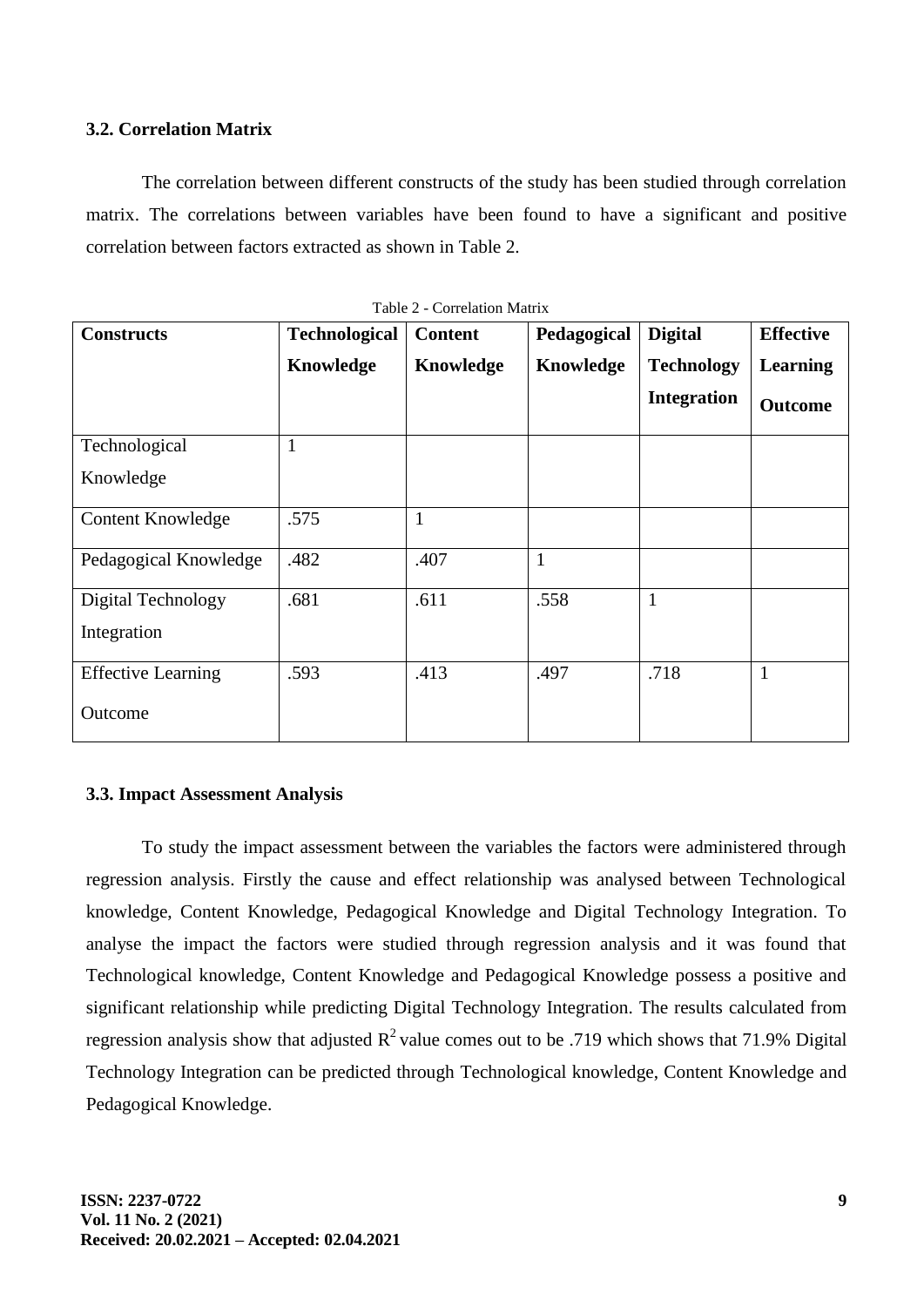Based on the analysis following regression equation has been formulated to see the effect of Technological knowledge, Content Knowledge and Pedagogical Knowledge on Digital Technology Integration.

 $DTI = 2.141 + .508 (TK) + .467 (CK) + .409 (PK)$ 

Where:  $DTI = Digital Technology Integration$ 

 $TK =$  Technological Knowledge

CK = Content Knowledge

 $PK =$  Pedagogical knowledge

Furthermore the study was also administered to study the impact assessment analysis between Digital Technology Integration and Effective Learning Outcome. On applying regression analysis it was found that Digital Technology Integration positively influence in predicting Effective Learning Outcome. The results calculated show that adjusted  $R^2$  value comes out to be .647 which shows that 64.7% Effective Learning Outcome can be predicted through Digital Technology Integration.

Based on regression analysis following equation has been formed to study the effect of Digital Technology Integration on Effective Learning Outcome:

 $ELO = 1.518 + .737$  (DTI)

Where: ELO= Effective Learning Outcome

 $DTI =$  Digital Technology integration

## **3.4 Structural Equation Model**

The final fit of the proposed model has been developed through SEM AMOS to formulate the framework for Digital Technology Integration as shown in Fig.2. The analysis of the model formulated has been found appropriate and fit with CMIN/DF= 2.137, GFI= .908, AGFI= .926, CFI= .909 and RMSEA= .038. All the parameters of goodness of fit (GFI, AGFI & CFI) are found to have higher value than .9 indicating model to be appropriate also RMSEA is below than .05 which further supports the model to be fit. Thus it can be concluded from the results formulated that the proposed model can be used to enhance effective learning outcome in teaching.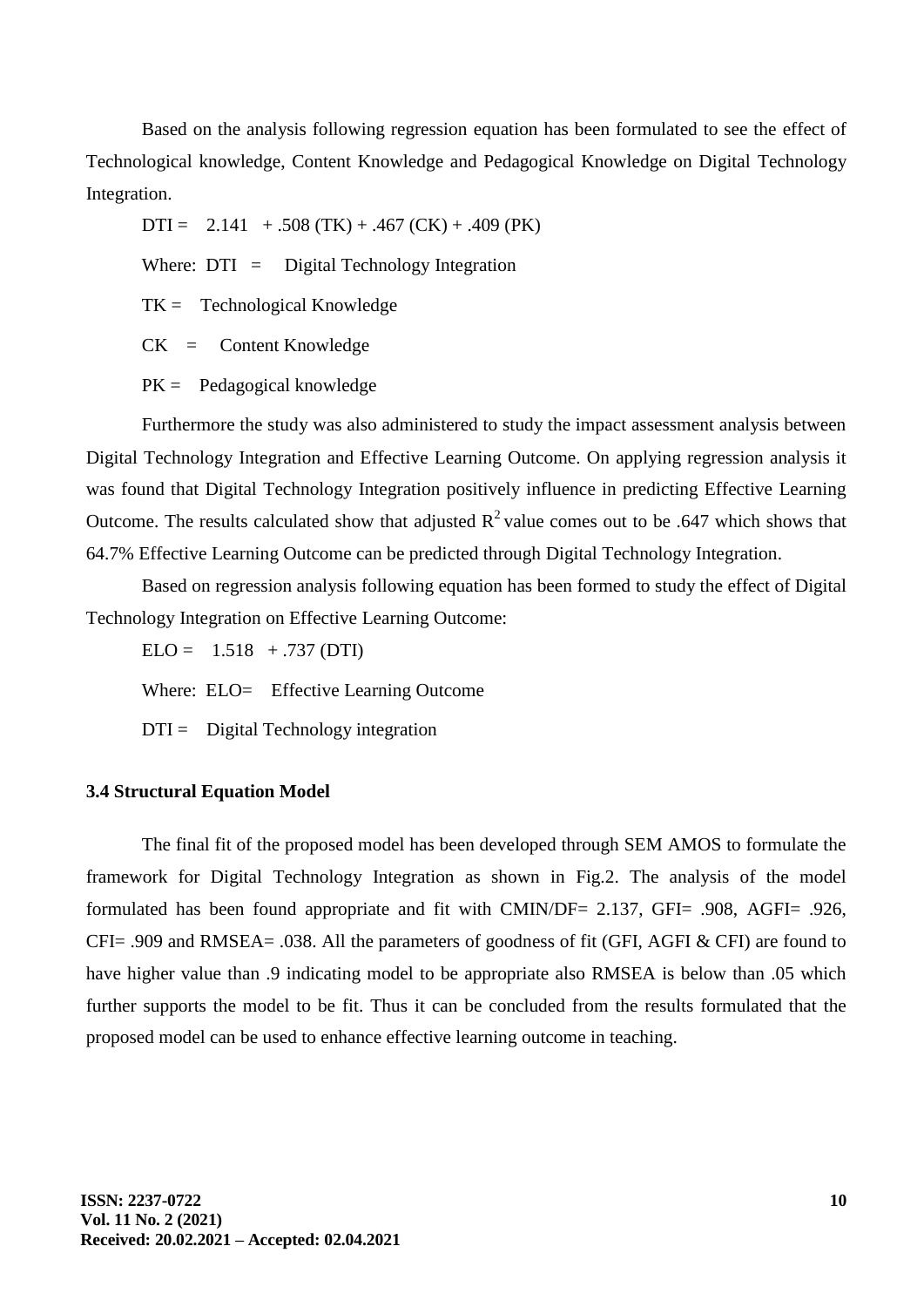Figure 2 - Framework of Digital Technology Integration



*TK = Technological Knowledge, CK = Content Knowledge, PK = Pedagogical Knowledge, DLI = Digital Technology Integration and ELO= Effective Learning Outcome.*

### **4. Results and Implication**

The results of factor analysis have summarised and reduced the data into five factors which are Technological Knowledge, Content Knowledge, Pedagogical Knowledge, Digital Technology Integration and Effective Learning Outcome. The results further depict that the factors extracted from EFA leads to explaining 72.37% of variance. The study was further administered to regression analysis to study the impact assessment analysis between the variables. The results of regression analysis show that 71.9% Digital Technology integration can be predicted through Technological knowledge, Content Knowledge and Pedagogical Knowledge. Furthermore the results of regression predict that 64.7% of Effective Learning Outcome can be enhanced through Digital Technology Integration. The study also formulates a framework of Digital Technology integration which predicts that digital mode of teaching enhances effective learning in current pandemic as well as future scenario.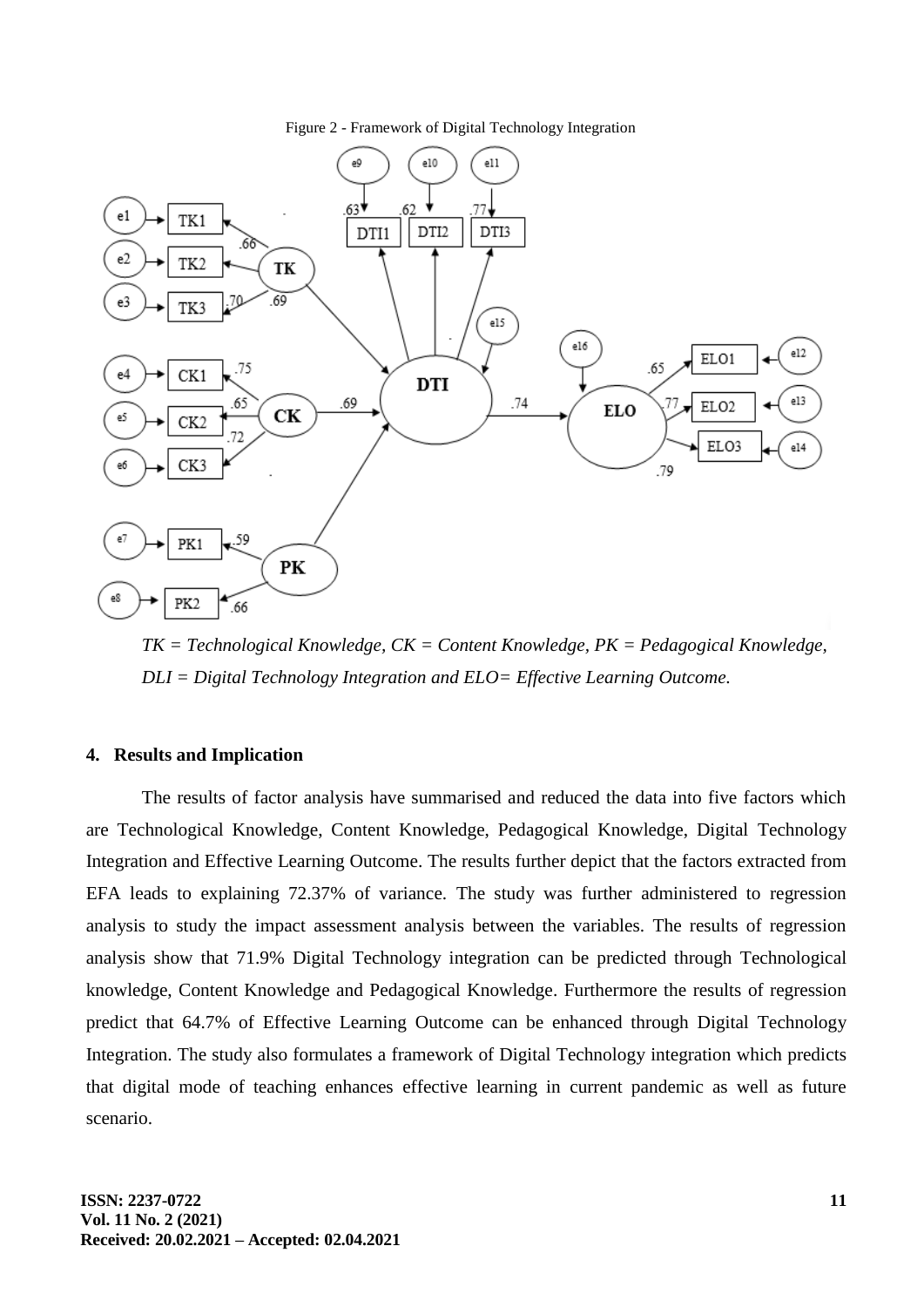The study pose a challenge as well as opportunity for the teachers in imparting learning orchestrated with digital technology in current pandemic situation. The study also predicts that innovative use of digital technology make teaching-learning process more interactive and much more effective. Results also suggest that teachers firmly believe that teaching through digital platform makes learning process more interactive and effective as compared to the traditional ones. The use of digital technology has also made grading of students easy and convenient for teachers while staying at home. In current scenario when all education institutes are closed, virtual mode of learning has came as a blessing and ensured that student continue their studies while staying safe at home. The policy makers also believe and suggest that use of innovative digital technology is much needed for growth of education sector. The study also suggest that virtual mode of teaching would revolutionise education sector, increase mass coverage and make it more student friendly. Technology innovation is considered as key to success for growth and development of nation. The current pandemic-19 has further made all educationalists to think and consider on more usage of digital technology to enhance effectiveness in teaching-learning process.

#### **5. Conclusion**

The paper tries to answer the most difficult question of current scenario, which is how to impart education to students in current pandemic situation when every activity including education sector is closed to protect individuals form threat of coronavirus. Digital mode of learning has been predicted as the probable answer for imparting education in current pandemic situation. The study firmly believes that use of digital technology in imparting education not only makes teaching – learning process possible in present situation but also reduces the stress of students regarding their future from closure of education institutes. The digital technologies have converted the classes into virtual classroom which is appreciated by the student's fraternity. The use of digital technology has made the teaching learning process more interactive and enhanced the level of satisfaction among students. The findings of the study suggest that adoption of digital tools in current pandemic scenario is best possible way of imparting education. As no vaccine to the virus is available and nobody knows how long the situation would prevail, so digital mode of learning in imparting education becomes more important. The outcome of the study suggests that digital technology should be used on regular basis even if the pandemic is over to enhance effectiveness in teaching. The outcome of the study comes with a scope for future researchers to consider virtual mode of learning as important part of their learning module to enhance effectiveness.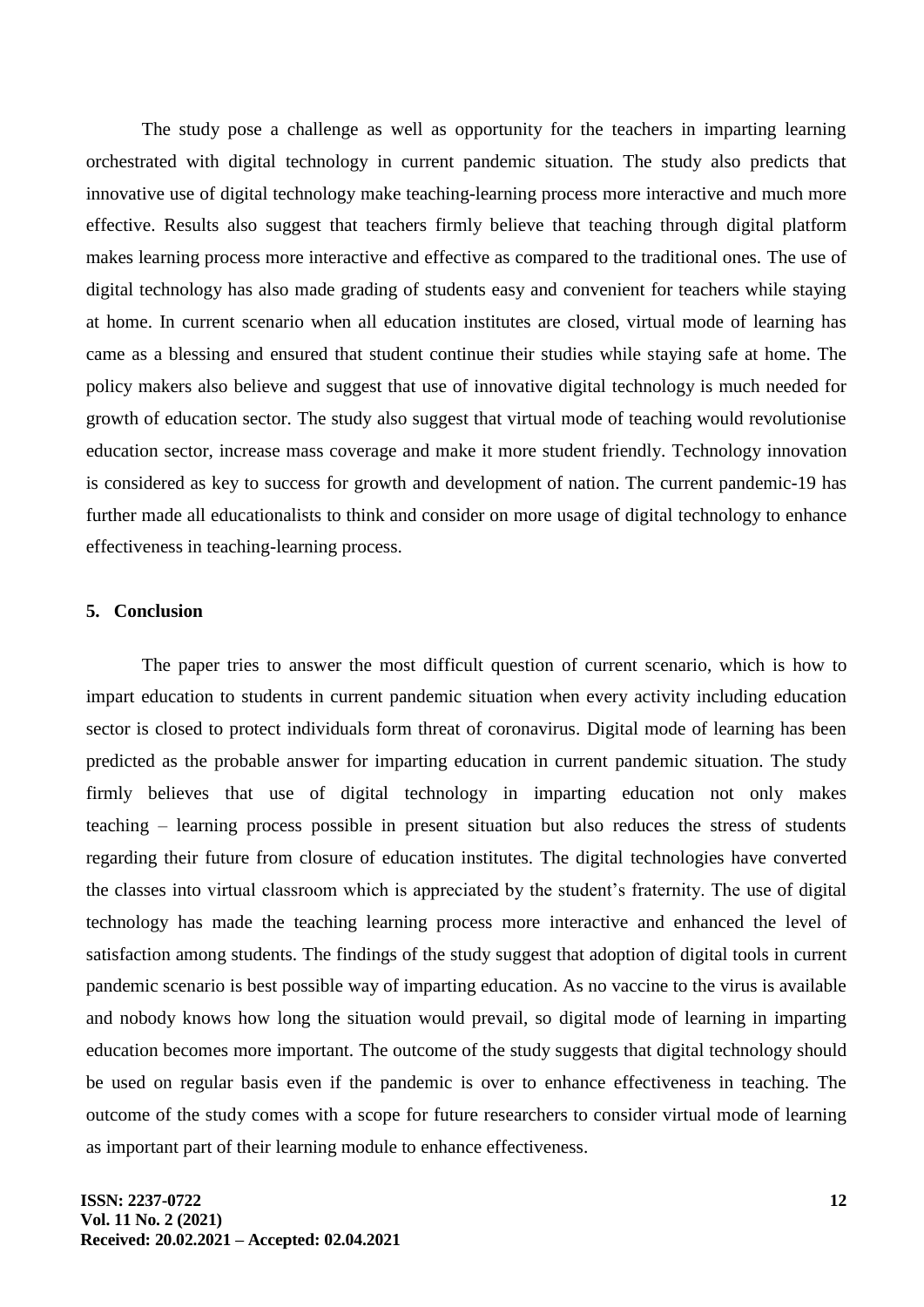## **References**

Adler, J. (2000). Conceptualising resources as a theme for teacher education. *Journal of Mathematics Teacher Education*, *3*, 205–224.

Anderson, R.M., Heesterbeek, H., Klinkenberg, D., & Hollingsworth, T. D. (2020). How will country-based mitigation measures influence the course of the COVID-19 epidemic?. *The Lancet*, *395*(10228), 931-934.

Angeli, C., & Valanides, N. (2009). Epistemological and methodological issues for the conceptualization, development, and assessment of ICT–TPCK: Advances in technological pedagogical content knowledge (TPCK). *Computers & education*, *52*(1), 154-168.

Archambault, L.M., & Barnett, J.H. (2010). Revisiting technological pedagogical content knowledge: Exploring the TPACK framework. *Computers & Education*, *55*(4), 1656-1662.

Arthur, S.J., Hisrich, R.D., & Cabrera, A. (2012). The importance of education in the entrepreneurial process: a world view. *Journal of Small Business and Enterprise Development*, *19*(3), 500-514.

Bai, Y., Yao, L., Wei, T., Tian, F., Jin, D. Y., Chen, L., & Wang, M. (2020). Presumed asymptomatic carrier transmission of COVID-19. *Jama*, *323*(14), 1406-1407.

Baker, S.R., Bloom, N., Davis, S.J., & Terry, S.J. (2020). *Covid-induced economic uncertainty* (No. w26983). National Bureau of Economic Research.

Bao, W. (2019). Bridging the gap between research and practice: Identifying high-impact educational practices for Chinese undergraduate education. *Peking University Education Review*, *1*, 105–129.

Bender, L. (2020). Key messages and actions for COVID-19 prevention and control in schools. *Education in Emergencies UNICEF March*.

Borba, M., & Llinares, S. (Eds.) (2012). Online mathematics education: overview of an emergent field of research. *ZDM- The International Journal on Mathematics Education*, *44*(6), 697-704.

Celik, I., Sahin, I., & Aktürk, A.O. (2014). Analysis of the relations among the components of technological pedagogical and content knowledge (TPACK): A structural equation model. *Journal of Educational Computing Research, 51*(1), 1-22.

Chai, C.S., Koh, J.H.L., & Tsai, C.C. (2010). Facilitating preservice teachers' development of technological, pedagogical, and content knowledge (TPACK). *Journal of Educational Technology & Society*, *13*(4), 63-73.

Cox, S., & Graham, C.R. (2009). Diagramming TPACK in practice: using an elaborated model of the TPACK framework to analyze and depict teacher knowledge. *TechTrends*, *53*(5), 60–69.

Doorman, M., Drijvers, P., Gravemeijer, K., Boon, P., & Reed, H. (2012). Tool use and the development of the function concept: from repeated calculations to functional thinking. *International Journal of Science and Mathematics Education*, *10*(6), 1243–1267.

Even, R., & Ball, D.L. (Eds.) (2009). The professional education and development of teachers of mathematics. The 15th ICMI Study. New ICMI Study Series, Vol. 11. New York/Berlin: Springer.

Gill, A., & Lashine, S. (2003). Business education: A Strategic market-oriented focus. *The International Journal of Educational Management*, *17*(5), 188-194.

Gossling, S., Scott, D., & Hall, C.M. (2020). Pandemics, tourism and global change: a rapid assessment of COVID-19. *Journal of Sustainable Tourism*, 1-20.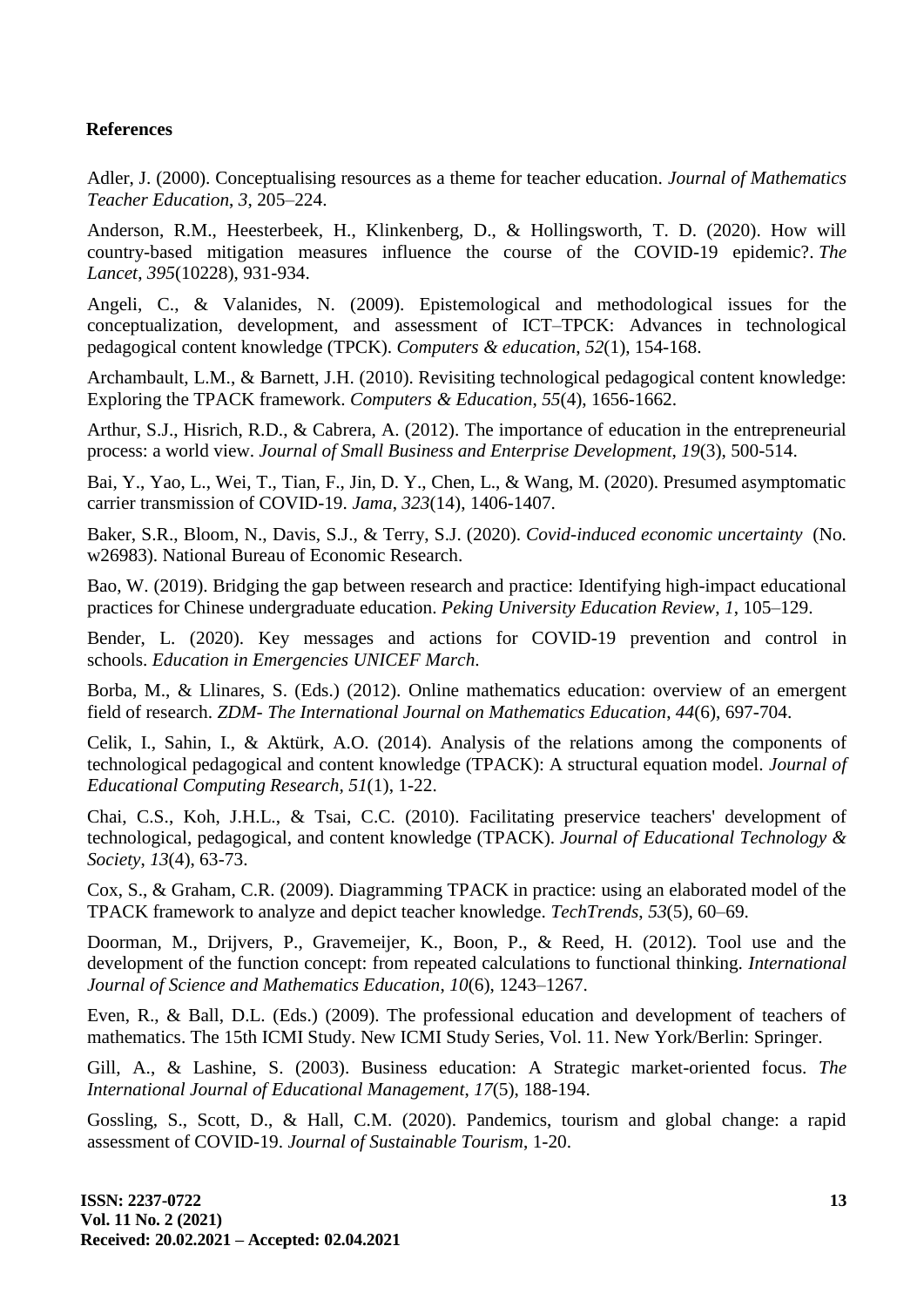Graham, C.R., Borup, J., & Smith, N.B. (2012). Using TPACK as a framework to understand teacher candidates' technology integration decisions. *Journal of Computer Assisted Learning*, *28*(6), 530-546.

Graham, C., Cox, S., & Velasquez, A. (2009, March). Teaching and measuring TPACK development in two pre-service teacher preparation programs. In *Society for Information Technology & Teacher Education International Conference* (pp. 4081-4086). Association for the Advancement of Computing in Education (AACE).

Guerrieri, V., Lorenzoni, G., Straub, L., & Werning, I. (2020). *Macroeconomic Implications of COVID-19: Can Negative Supply Shocks Cause Demand Shortages?* (No. w26918). National Bureau of Economic Research.

Gueudet, G., & Trouche, L. (2009). Towards new documentation systems for mathematics teachers?. *Educational Studies in Mathematics, 71*(3), 199–218.

Gueudet, G., Pepin, B., & Trouche, L. (Eds.). (2011). *From text to 'lived' resources: Mathematics curriculum materials and teacher development* (Vol. 7). Springer Science & Business Media.

Hong, J. E., & Stonier, F. (2015). GIS in-service teacher training based on TPACK. *Journal of Geography*, *114*(3), 108-117.

Iwai, Y. (2020). Online Learning during the COVID-19 Pandemic: What do we gain and what do we lose when classrooms go virtual?. *Scientific American*.

Jagadeesh, R. (2000). Assuring quality in management education: the Indian context. *Quality assurance in education, 8*(3), 110-119.

Koehler, M. J., & Mishra, P. (2008). Introducing TPCK. *Handbook of technological pedagogical content knowledge (TPCK) for educators*, *1*(1), 3-29.

Koehler, M. J., Mishra, P., & Yahya, K. (2007). Tracing the development of teacher knowledge in a design seminar: Integrating content, pedagogy and technology. *Computers & Education*, *49*(3), 740-762.

Koh, J.H.L., Chai, C.S., & Tsai, C.C. (2010). Examining the technological pedagogical content knowledge of Singapore pre‐service teachers with a large‐scale survey. *Journal of Computer Assisted Learning*, *26*(6), 563-573.

Kraemer, M.U., Yang, C.H., Gutierrez, B., Wu, C.H., Klein, B., Pigott, D.M., & Brownstein, J. S. (2020). The effect of human mobility and control measures on the COVID-19 epidemic in China. *Science*, *368*(6490), 493-497.

Lee, M.H., & Tsai, C.C. (2010). Exploring teachers' perceived self efficacy and technological pedagogical content knowledge with respect to educational use of the World Wide Web. *Instructional Science*, *38*(1), 1-21.

Lin, T.C., Tsai, C.C., Chai, C.S., & Lee, M.H. (2013). Identifying science teachers' perceptions of technological pedagogical and content knowledge (TPACK). *Journal of Science Education and Technology*, *22*(3), 325-336.

Meng, L., Hua, F., & Bian, Z. (2020). Coronavirus disease 2019 (COVID-19): emerging and future challenges for dental and oral medicine. *Journal of Dental Research*, *99*(5), 481-487.

Mishra, P., & Koehler, M.J. (2006). Technological pedagogical content knowledge: A framework for teacher knowledge. *Teachers college record*, *108*(6), 1017-1054.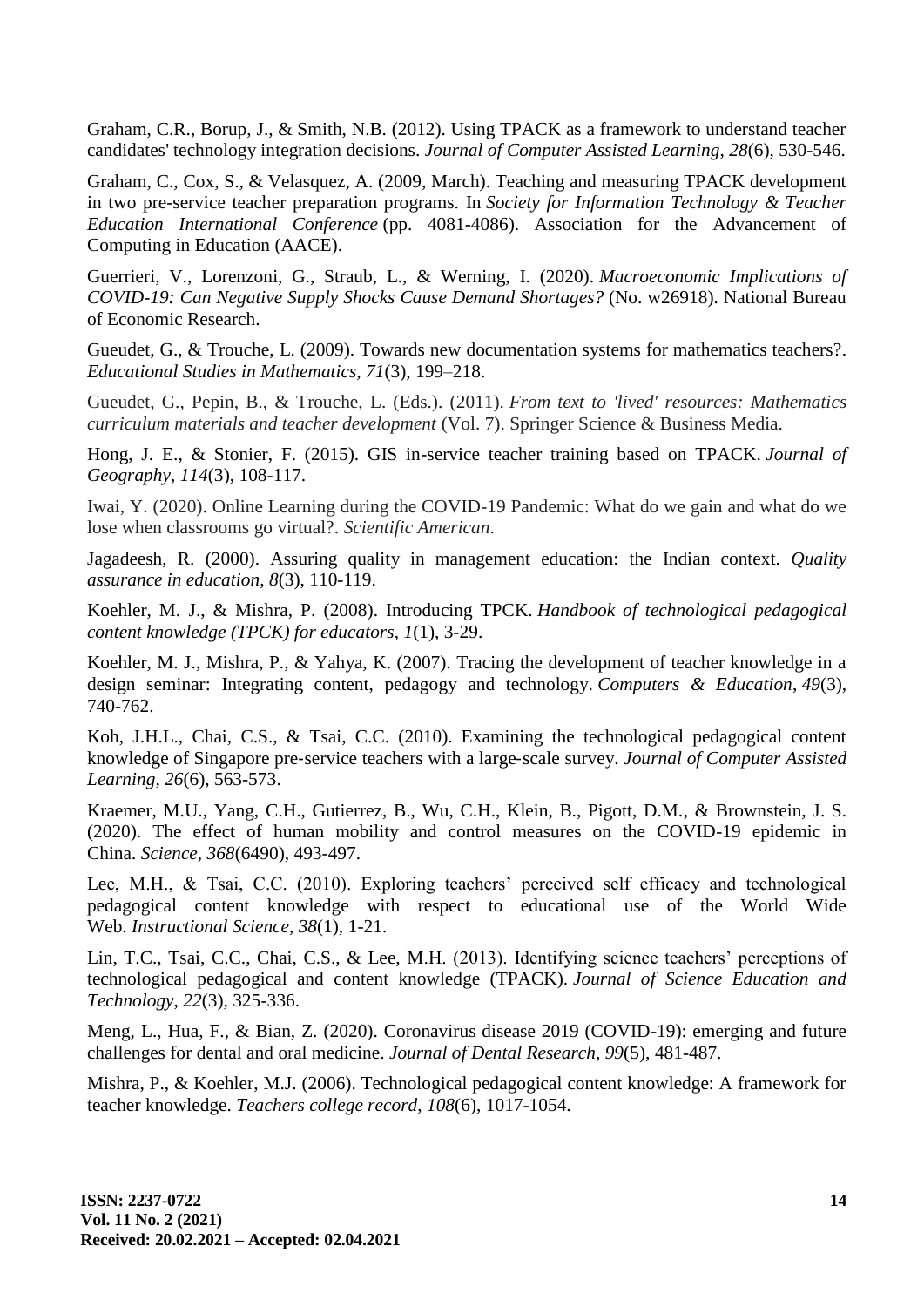Okendu, J. (2012). The influence of instructional process and supervision on academic performance of secondary school students of River State, Nigeria. *Academic Research International Journal, 3*(1), 147-151.

Paules, C.I., Marston, H.D., & Fauci, A.S. (2020). Coronavirus infections—more than just the common cold. *Jama*, *323*(8), 707-708.

Perienen, A., & Al Sultan, A.A. (2020). Teaching Attitude, Is A Psychological Tendency of Teachers Towards Students, Teaching Process and Relative Teaching. *EURASIA Journal of Mathematics, Science and Technology Education*, *16*(6), em1845.

Pierce, R., & Ball, L. (2009). Perceptions that may affect teachers' intention to use technology in secondary mathematics classes. *Educational Studies in Mathematics*, *71*(3), 299–317.

Reed, H.C., Drijvers, P., & Kirschner, P.A. (2010). Effects of attitudes and behaviours on learning mathematics with computer tools. *Computers and Education*, *55*(1), 1–15.

Remuzzi, A., & Remuzzi, G. (2020). COVID-19 and Italy: what next? *The Lancet*, *395*, 1225–1228.

Ruthven, K., Deaney, R., & Hennessy, S. (2009). Using graphing software to teach about algebraic forms: A study of technology-supported practice in secondary-school mathematics. *Educational Studies in Mathematics*, *71*(3), 279–297.

Sahin, I. (2011). Development of survey of technological pedagogical and content knowledge (TPACK). *The Turkish Online Journal of Educational Technology, 10*(1), 97-105.

Schmidt, D.A., Baran, E., Thompson, A.D., Koehler, M.J., Mishra, P., & Shin, T. (2009). Technological pedagogical content knowledge (TPACK): the development and validation of an assessment instrument for pre-service teachers. *Journal of Research on Technology in Education*, *42*(2), 123–149.

Shulman, L.S. (1986). Those who understand: knowledge growth in teaching. *Educational Researcher*, *15*(2), 4–14.

Sintema, E.J. (2020). Effect of COVID-19 on the performance of grade 12 students: Implications for STEM education. *Eurasia Journal of Mathematics, Science and Technology Education*, *16*(7), em1851.

Subbarayudu, Y., & Mouli, G.C. (2012). Renovating the Indian management education through effectual teaching and erudition schema. *Ithihas-The Indian Journal of Management*, *2*(4), 5-11.

Thomas, H. (2007). Business school strategy and the metrics for success. *Journal of Management Development*. *26*(1), 33-42.

Trouche, L. (2004). Managing complexity of human/machine interactions in computerized learning environments: guiding students' command process through instrumental orchestrations. *International Journal of Computers for Mathematical Learning*, *9*, 281–307.

Usak, M., Masalimova, R.A., Cherdymova, I.E., & Shaidullina, R.A. (2020). New playmaker in science education: Covid-19. *Journal of Baltic Science Education, 19*(2), 180-185.

Voogt, J., Fisser, P., Pareja Roblin, N., Tondeur, J., & Van Braak, J. (2013). Technological pedagogical content knowledge—a review of the literature. *Journal of Computer Assisted Learning*, *29*(2), 109–121.

Wheeler, C., Erhart, L., & Jehn, M. (2010). Effect of school closure on the incidence of influenza among school -age children in Arizona. *Public Health Reports, 125*(6), 851-859.